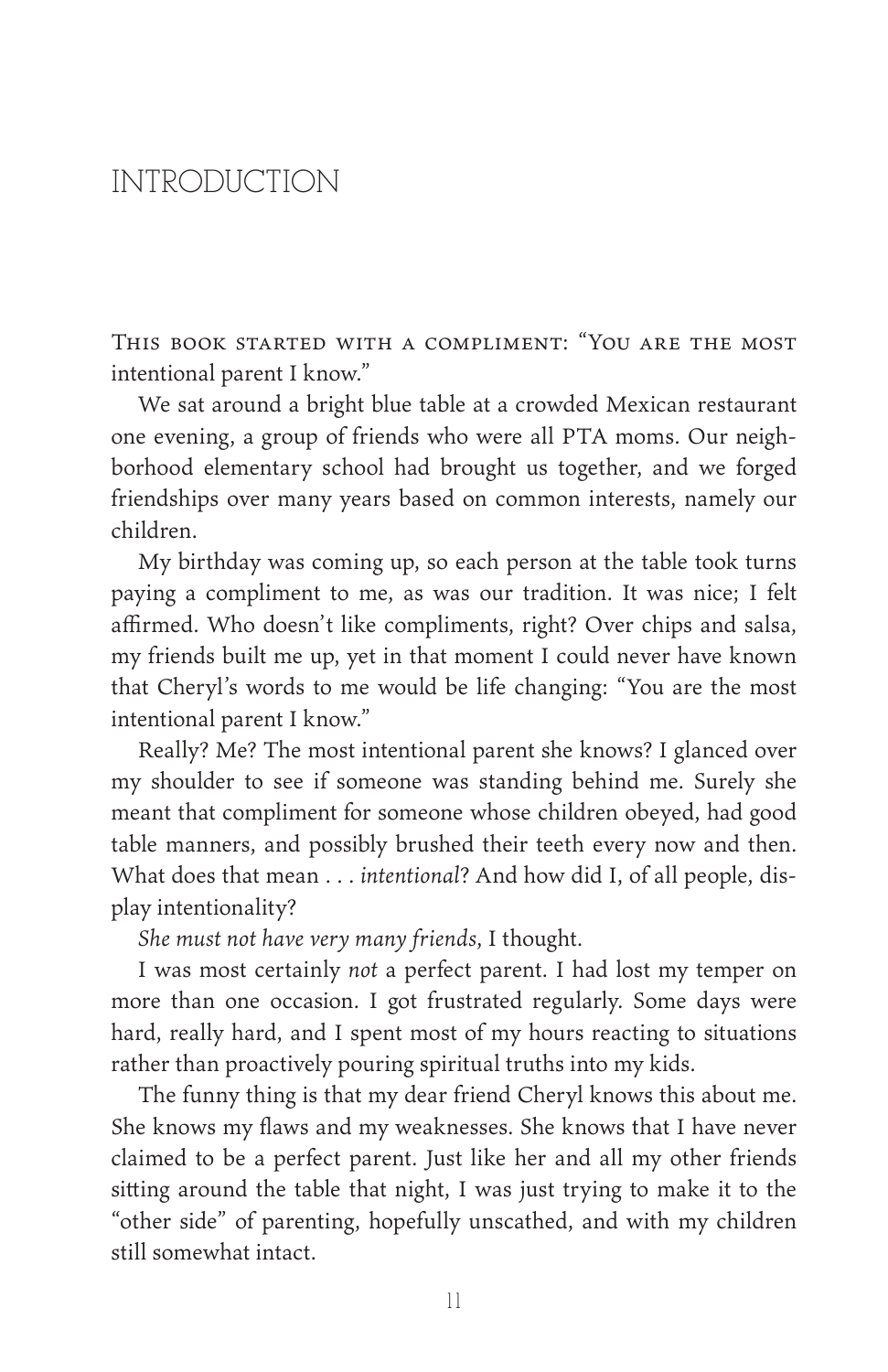### 12 Introduction

I was far from my ideal of what a perfect parent should be. I still am. And yet . . . that compliment. It came from somewhere deeper. My friend knew my weaknesses and saw beyond them to what I was trying to instill in my kids. She saw something that I could not see: that my husband and I weren't trying to fulfill someone's cookie-cutter ideal of what constitutes a perfect family. She saw that we were looking to the future, or at least trying to. Cheryl saw that we were attempting to envision the kind of family we wanted to be, the kind of kids we wanted to have, and the kind of influence we could have on the world. And she saw that we were trying to make those visions become reality by God's grace.

Let me tell you something—it is *only* by God's grace that I am writing this book, because my early dreams did not include being a parent.

I was never the little girl who wanted to play house and have lots of babies around her. In fact, my childhood play involved making worksheets, lining up chairs, and standing in front of a classroom full of dolls and stuffed animals.

I always wanted to be a teacher. I never wanted to be a mom.

It's not that I didn't *want* to be a mom; I just never *thought* about it. Even when we married, my husband, Brian, and I said, "Oh sure, we'll get around to having kids one day. We're supposed to do that, right?" But first we had other plans: grad school, jobs, and backpacking through England.

We married young—we were both twenty-two—so for the first six years of our marriage, parenthood rarely crossed our minds. We'd talk sporadically about having kids someday, but for better or worse, being parents was not something we gave much thought to.

Until one day in 1991, after six or so years of marriage, when we suddenly realized it was time. Talk about being reactive! We just had an inkling, a thought that maybe having kids should be next on our to-do list, and we went for it. No planning. No forethought. Not a lot of intention.

Soon we were blessed with our first daughter, Kate; two years later we were blessed with Caroline, and four years after that, Julia.

Brian and I knew two things (and pretty much only two things) about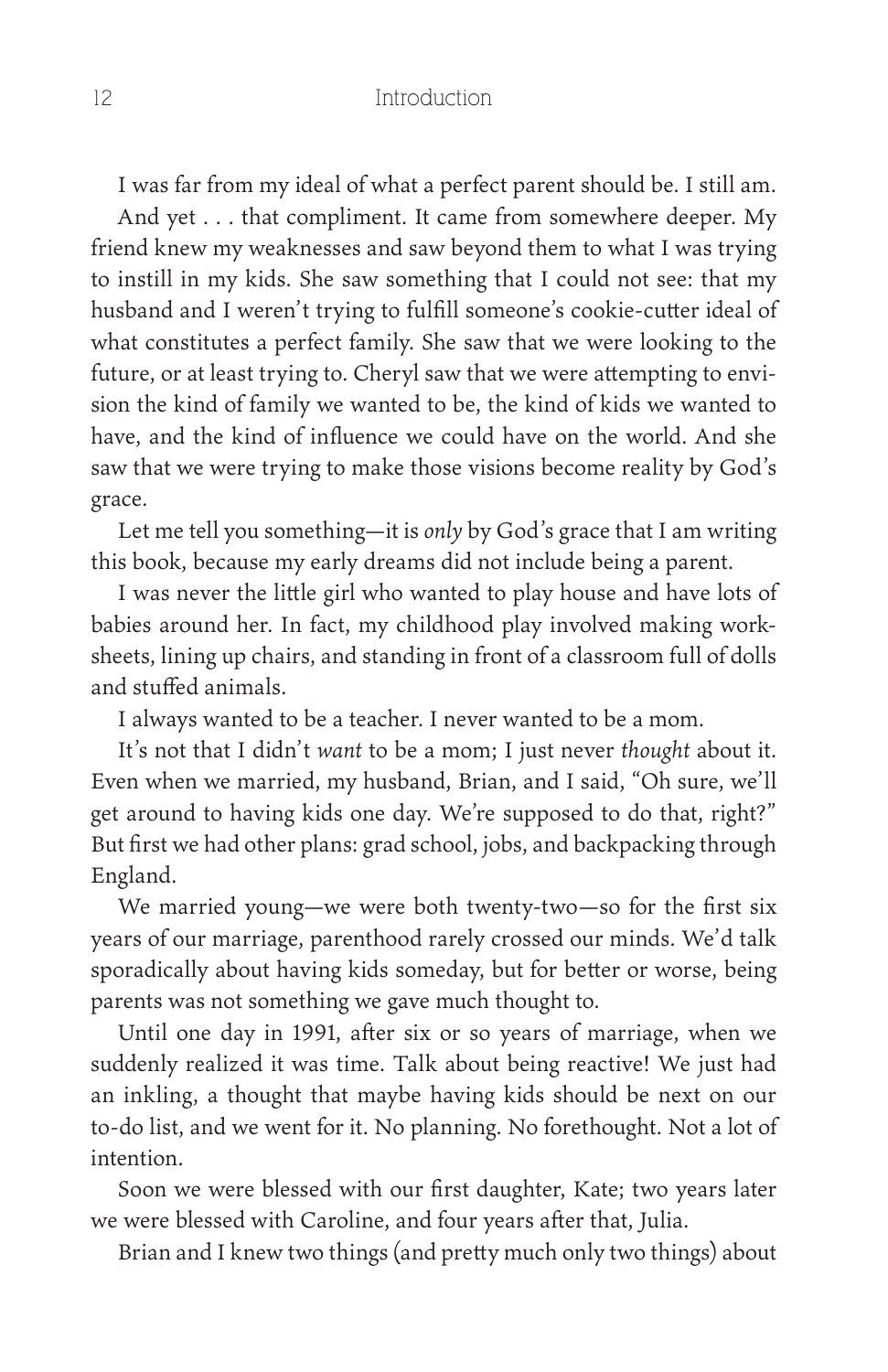### Introduction 13

parenting in those early days. First, our role as parents was a sacred responsibility to nurture our children in the "discipline and instruction of the Lord" (Eph. 6:4); our efforts couldn't be left to chance. And second, we were grossly ill-equipped for the job; we could not do this on our own.

We needed help.

So we consulted books and sermons and lectures that seemed to align with our thinking, yet many of these resources simply gave us a list of tasks to do. They seemed (to us) to say, "Here's how to raise perfect, godly children" without giving the rationale as to *why*. And frankly, having perfect children was already out of the question. My daughters, I knew very well, came with unique personalities, inclinations, and (ahem) strong wills. If perfection was the goal, I fell far short in my parenting efforts.

### **The Importance of "Why?"**

As a young parent, I fielded a lot of "why" questions, and I'm sure you have too. My three daughters would never settle for the "Do this" command; rather, they always wanted to know why.

"Why do I need to clean up my room before school in the morning?"

"Why should I look people in the eye when I speak to them?"

"Why do I need to obey?"

"Why?" It's the cry of every child's heart, isn't it? When children ask "Why?" they are really asking, "What are you about, Mom and Dad? What is your purpose? Why should I follow you?" These are big, deep, important questions that should cause us to become more intentional.

Kids aren't the only ones to ask why. Psalmists in the Bible asked why. Job asked why. Even Jesus asked why. The great thing is that God isn't afraid of our why questions. We may not always understand God's ways, nor do we always get an easy answer, but asking the question helps us get closer to a purpose. And as parents, we desperately need a purpose because some days are just plain hard. Am I right?

Clarity about our role as chief disciplers of our children came for my husband and me when we simply stepped back and asked why. Why were we doing what we were doing as parents? Why were we involved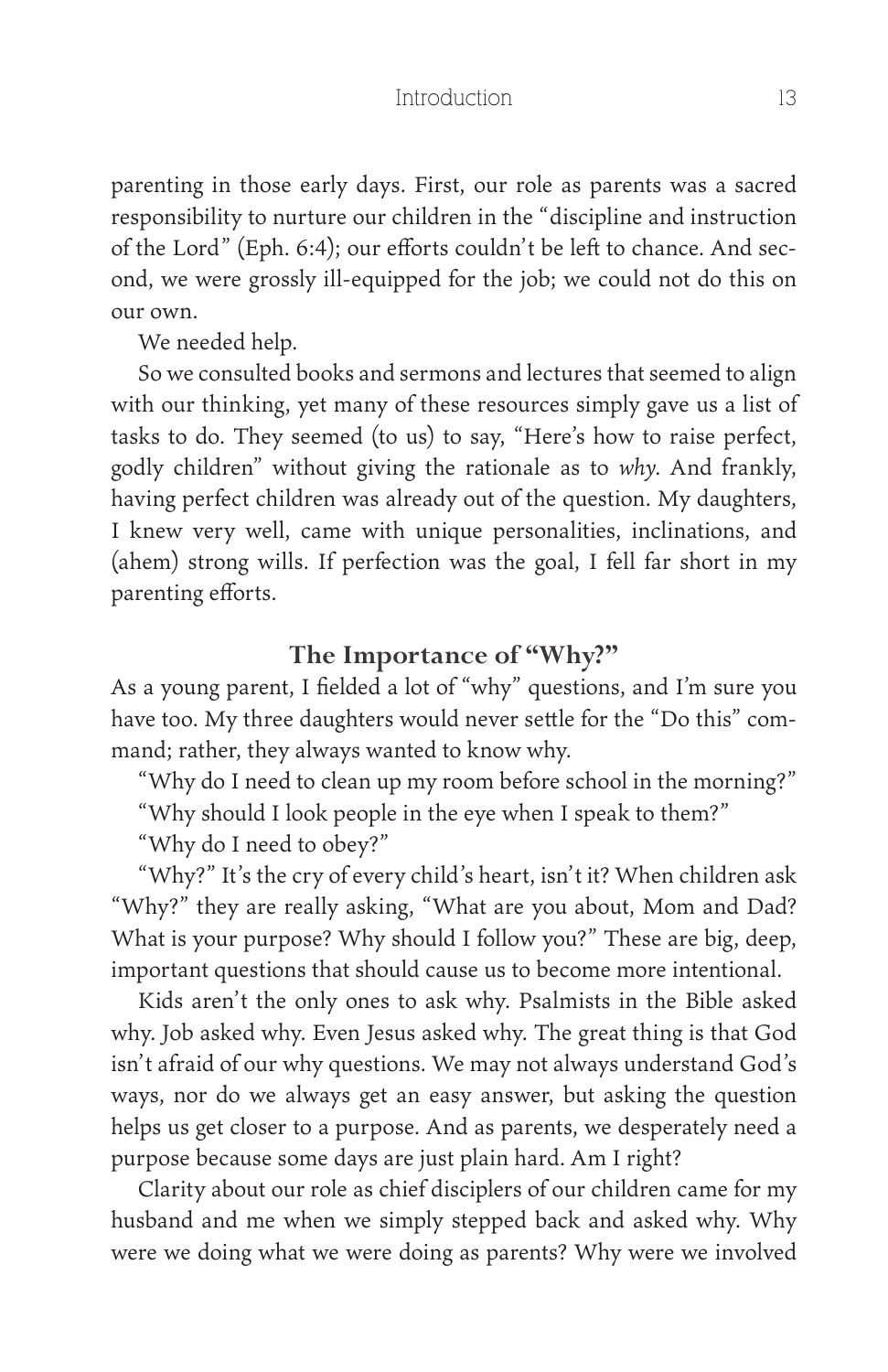in the activities we chose? Why were we emphasizing certain spiritual values with our girls . . . and were there others we should consider?

> Why were we doing what we were doing as parents?

You see, when we focused on how to parent, we were more worried about external results than internal change. We just wanted kids who behaved the way we thought others expected our kids to behave, instead of wanting to capture their hearts for Jesus. When we started asking why, our purpose became clear—we are called to be parents who raise children who know and love Jesus, who love others, and who will make a difference in the world for Christ. Asking why has guided our choices and involvements, and it has helped us purposefully disciple our daughters. Asking why has brought focus to our parenting and has changed everything about the way we raise our kids.

### **A Word About Struggling Families**

Over the years, as we have grown in our efforts to intentionally disciple our children, my husband and I have become convinced that leaving a Christ-following legacy is our primary calling as parents. Yet sometimes even our most persistent efforts may not bear the kinds of fruit we'd like to see in our kids. I know of many godly parents whose children have chosen to go in a different direction. I can't answer the question as to why this happens; I honestly don't know. I'm not sure anyone really does.

In John 6, Jesus performs two amazing miracles—he feeds five thousand people with just a few loaves of bread and some fish, and then he walks on water. You'd think that everyone who saw these miracles would have followed him forever, yet John 6:66 tells us that many of his disciples turned away and "no longer walked with him." I am sure that Jesus must have been devastated to watch people he loved turn away from following him. Yet he continued in his calling.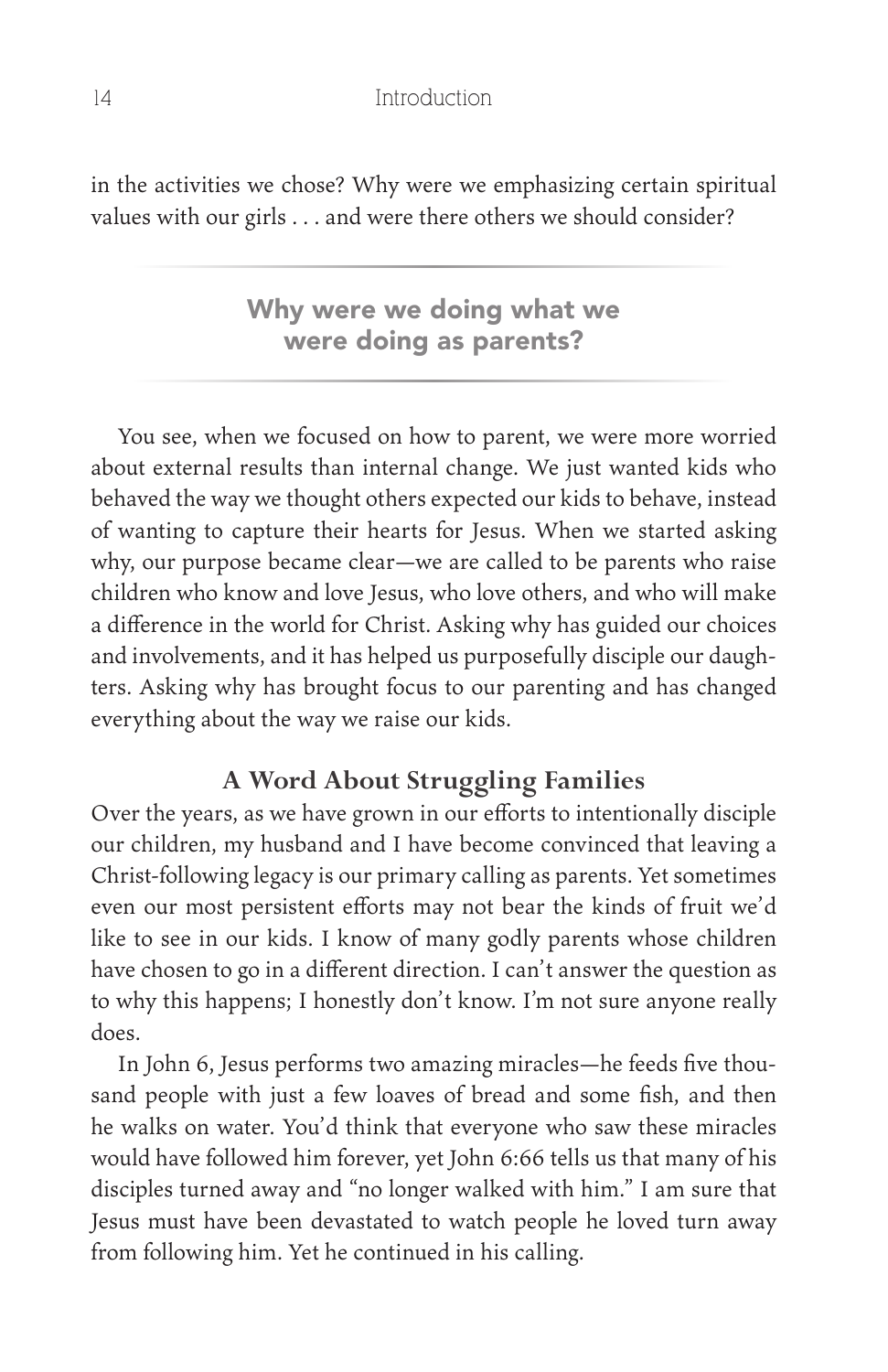### Introduction 15

If you're a parent of a struggling child, realize this: God knows. He sees your child, and he loves your child more than even you do. He wants the same outcome as you—a child who knows Jesus intimately, loves him deeply, and has a heart that desires to serve him fully. God hears your prayers for your child, so do not give up praying! Even our consistent prayers can be a matter of intentionality.

Perhaps your family is struggling. Or maybe you're feeling alone and unsupported as you seek to disciple your children. It can feel as though you're just fighting too many battles and that hope is pointless. Hear this: God wants to redeem your family. I believe it with all my heart. God uses Christian families today who hold together under pressure, families who exhibit the power of forgiveness, families who are not perfect (what added pressure that would be!) but redeemed. Our world needs you, imperfections and all, to point others to the one who brings ultimate hope and healing.

### **About This Book**

This book is about my own journey as a parent and how I learned the importance of discipleship in my daughters' lives. I have considered an important aspect of my calling as a parent to redirect my child's focus away from me and out toward the world, and I have tried to reflect that focal progression in each section of the book.

Part 1, "Our Charge," sets the stage by discussing what discipleship is and how setting a vision for our family can help us become more intentional about family life. It's all about our calling as parents to make disciples.

Part 2, "Our Challenge," emphasizes the importance of our children's relationship with their heavenly Father—the inward focus of their hearts—which, I believe, needs to be tended to early. Heart work isn't easy, but it sets the course of their lives.

Part 3, "Our Compassion," encourages an outward focus and examines virtues that will help our children maintain godly relationships with others. As our kids' love for God grows, so should their love for others.

Finally, part 4, "Our Contribution," discusses some ways that strong families can bless the world and, in so doing, bring glory to God. As I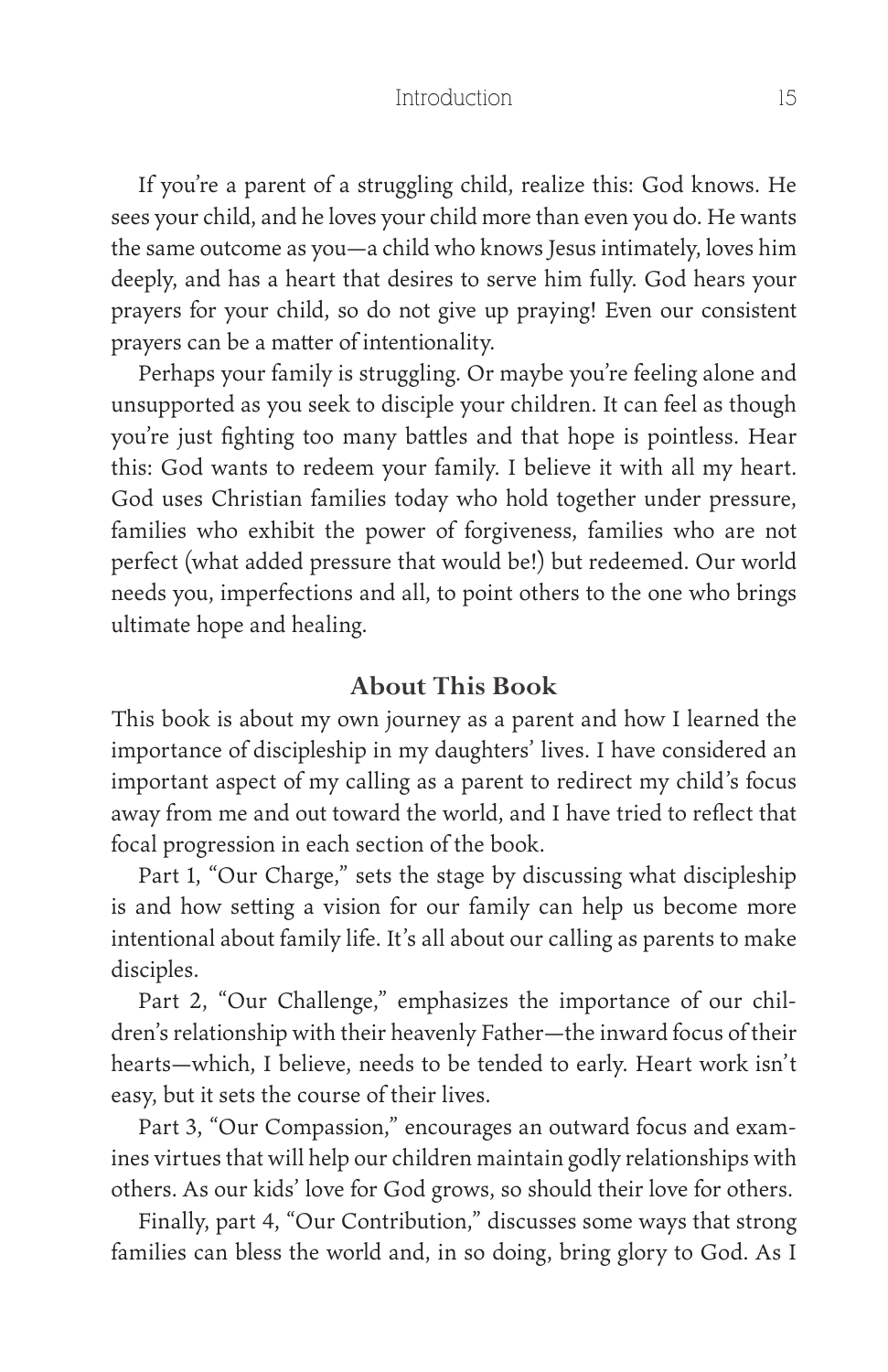often say, we're not here to take up space—our lives should bring value to the world around us.

What I present here are just a few of the areas of spiritual growth that Brian and I thought were important for our family as a whole and for each individual child. We have prayed over these aspects of our family life, thought about them, and talked them through until they have just become a part of the DNA of our family. Most people who know us know that these are our values because they see us trying to live them out every day. But we didn't stop once we had compiled these few ideas; we put them into action, looking for ways to strengthen our family even further. Discipleship is an ongoing effort and will continue as long as we are blessed to be parents.

Here's what I know: your family is different from ours. (I hope it is, because we're kind of loud and obnoxious when we're together, and the thought of every family being like ours is frankly frightening to me.) I understand and celebrate that each family is as unique as the children within it and that each family thrives with its own set of convictions and challenges. Because of this, the way we parent our kids and do family life will vary from one family to the next.

You may find that some areas of discipleship that I've highlighted here are not those you would choose to emphasize in your family. That's OK. Remember that we're all different, and God gave our families different personalities and challenges. Thankfully, the principles in God's Word never change; they are accessible to all of us and still apply today to each of our diverse family situations. My desire is that you will understand and embrace the uniqueness of God's purpose for *your* family.

So as you read this book, think and pray over what you want to teach your child about faith in Christ and what areas of discipleship will be most important for him or her. Think about the vision you have for your kids and for your family. Think carefully about how you might share the love of Christ with those around you who may be hurting. Think about how your family might make a difference in your church, your community, and your world.

And as you begin to define your unique family and disciple your unique children, first ask why.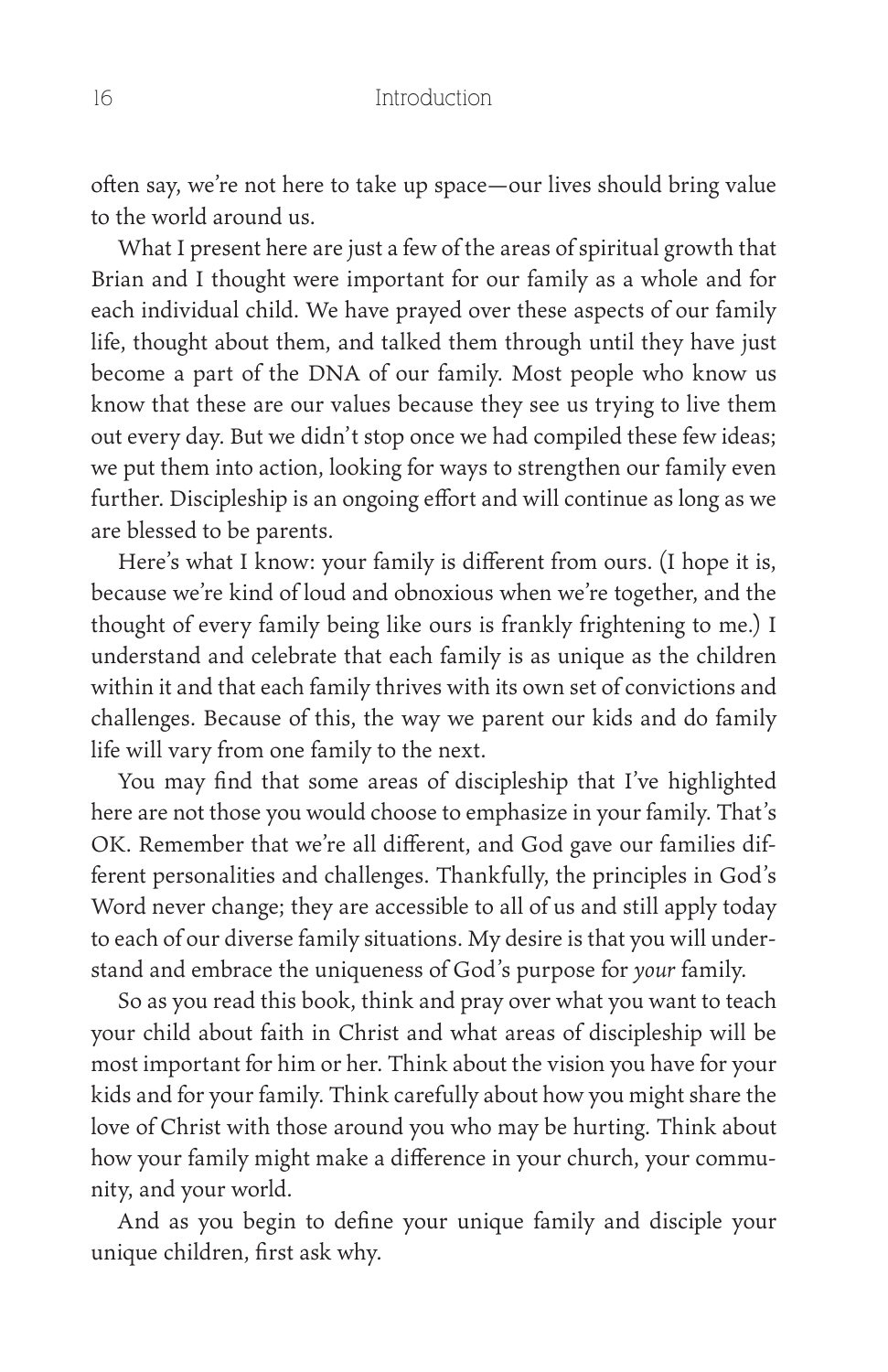### *PART 1*

# Our Charge

*Go therefore and make disciples.* MATTHEW 28:19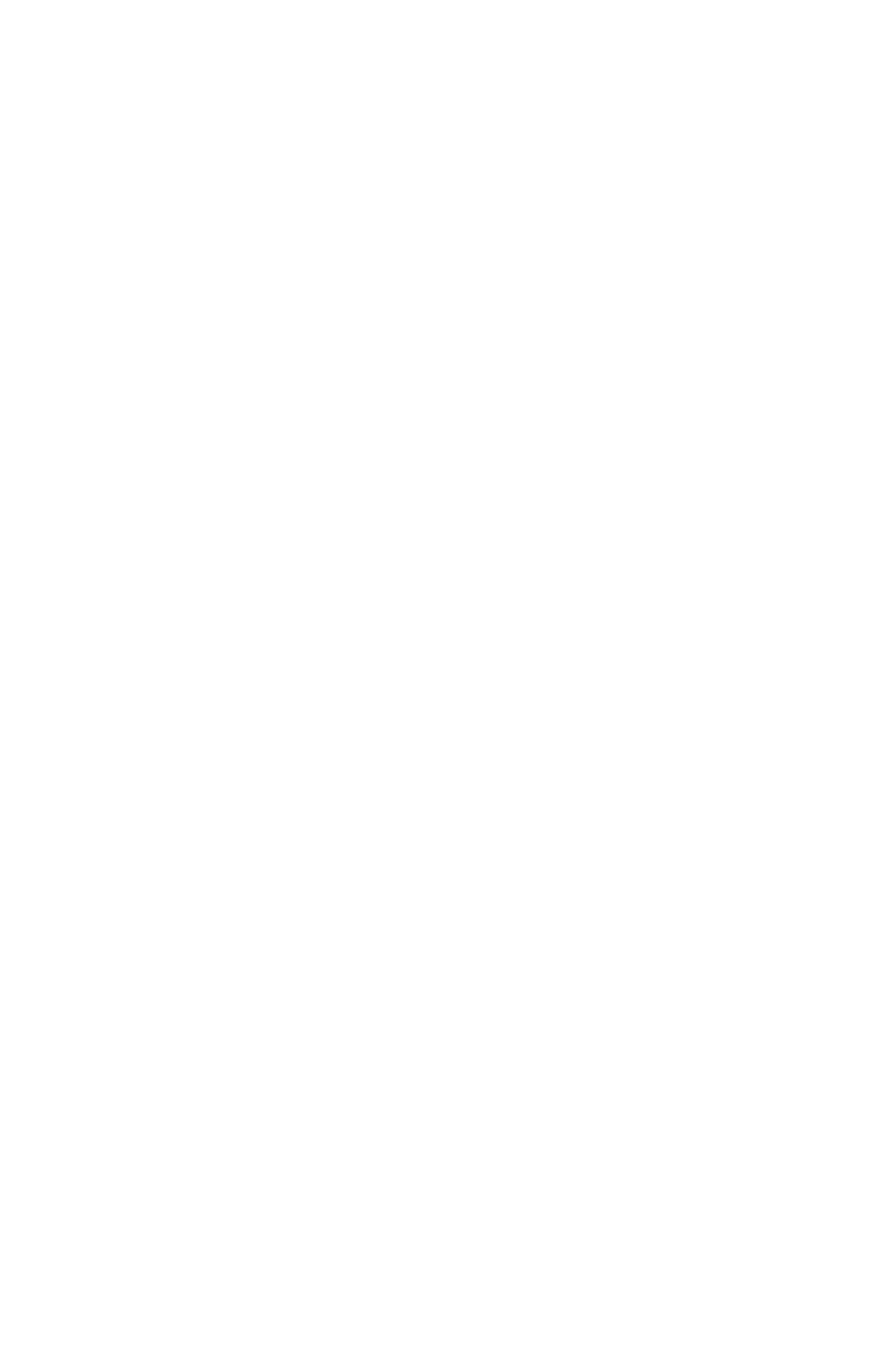## **1** DISCIPLESHIP 101

*From Failure to Freedom*

The same scenario played out time after time in our home when our girls were young. Our family of five sits around the dinner table to enjoy a meal. Sort of. With three little girls, it's hard to get anyone to actually sit their bottoms in a chair for five minutes, let alone through an entire meal. And as far as *enjoying* that meal, well, that's a relative term. Squirmy kids. Picky eaters. Long days. I'll just be honest and say that dinnertime with little kids isn't always the Ozzie-and-Harriet scenario I want it to be.

So there we are, just trying to get through another meal, when my husband looks at me and says, "Should we try it tonight?" I know what he means because we've talked about this so many times I could recite it by memory.

Family devotions. The concept fills us with both anticipation and dread.

Anticipation, because tonight might be the night we have a breakthrough. What if tonight one of the girls "gets it" and begins to appreciate what we are trying to do?

Dread, because we're pretty sure we know how this will go down. We've traveled the family devotions road before, usually with a crashand-burn ending. Why can't we seem to get this right? Why do these few moments never go as well as we hoped? And our biggest fear: *Are we failing our kids?*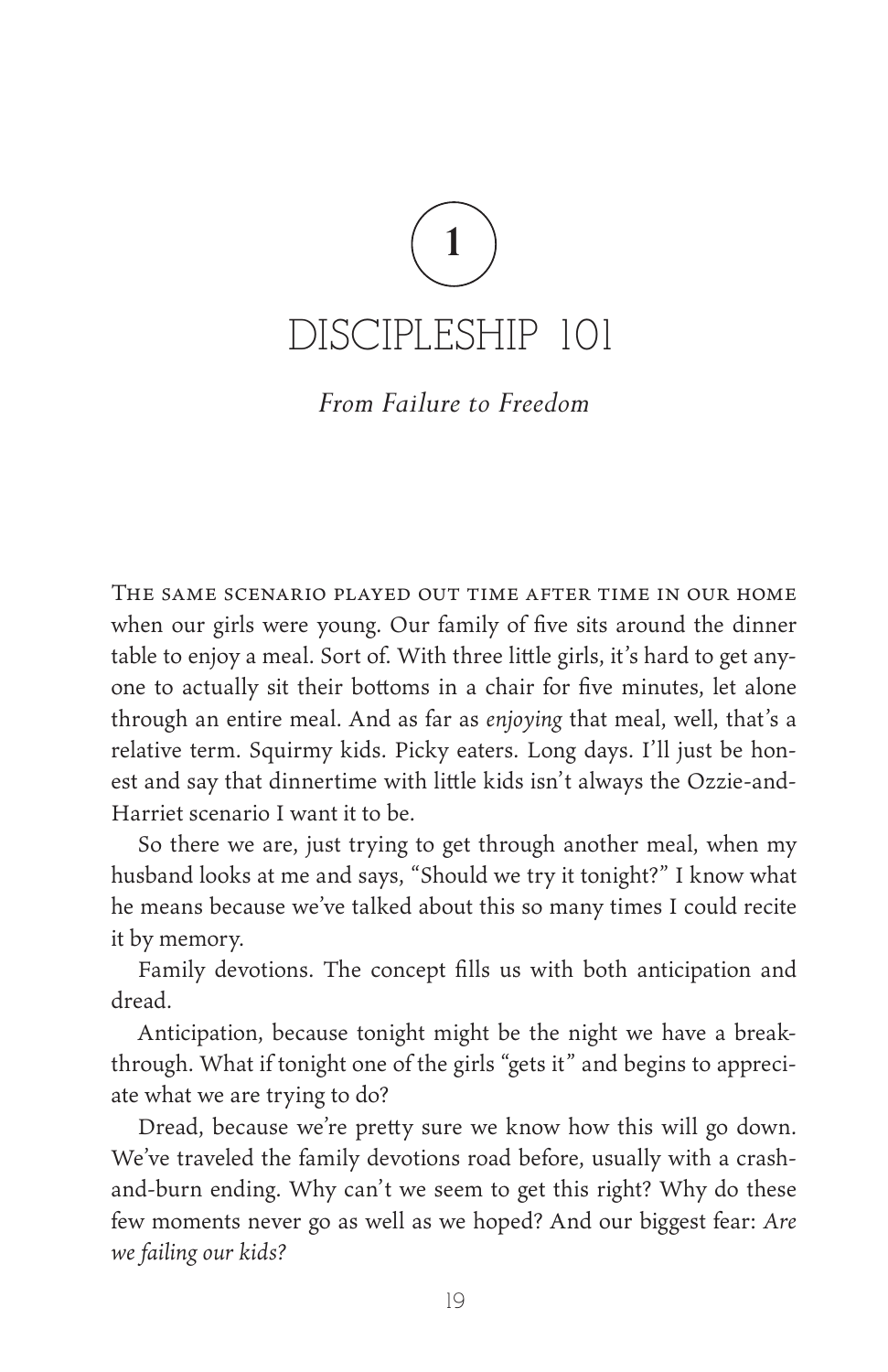My husband, Brian, and I both think having family devotions is something we're supposed to do after dinner. It has been ingrained in us since before we even had kids. Every good Christian family has devotions. After dinner. Every night.

Right?

Except us. We can't seem to make it work. One girl is too young and keeps getting up from the table, even though we've told her a hundred times to stay in her seat. Another is crying because she hates peas and doesn't want to eat them and we're making her. Another is eager to learn but keeps talking over her sisters.

With each passing non-family-devotional day, our guilt mounts.

Brian grabs the devotional book we've been working through for the past year—I think we're on chapter 2. He starts to read. Julia jumps from the table to let the dog out. Caroline moves the peas around on her plate. Kate is engaged . . . maybe just a little too engaged since she's the only one talking.

Finally, Dad gets frustrated and puts the book away. "We'll try it again another time," he says, his slumped shoulders revealing his defeat.

I'm just over it. Between trying to wrangle the kids to sit in their chairs and act interested in what should be a precious family moment, all I can think about is how late it's going to be before I get the mess from dinner cleaned up. And the homework done. Never mind piano practice.

Brian and I have discussed our mutual concerns about the family devotions scenario. Why are we trying to fit this square peg into a round hole? Will we ruin our kids forever by forcing family devotions? Is this what discipleship looks like? Why should we bother?

We know that we bear the responsibility of teaching our children about Jesus—we feel it deeply. But what exactly does that look like? What *should* it look like? All we know is that it doesn't look like the scene around our table after dinner.

o O o

Later, I scan my memory of the New Testament. Jesus had disciples. What did he do?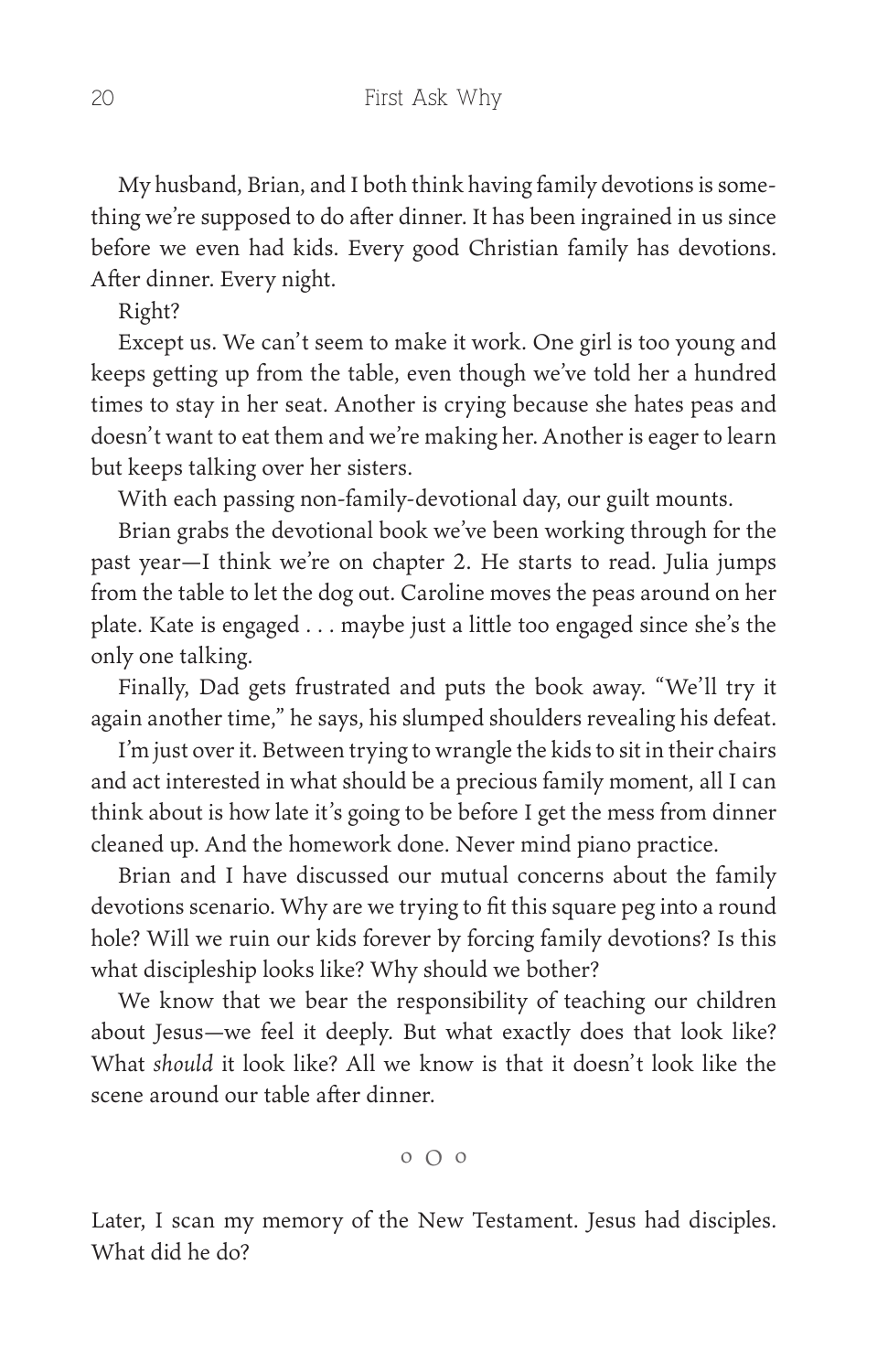I remember a dinnertime scene in which Jesus taught his disciples, but he didn't open a book or read from a set of ancient scrolls. You know what he did? He stooped down and washed the disciples' feet (John 13:1–9). He instructed them by showing them what a life lived with him looked like. In that instance, it looked like service.

Sure, there were other meals and other moments of discipleship in the New Testament, but for some reason I cannot think of a single scene in which Jesus and his friends stopped to read the Bible, or perhaps a devotional book, and discuss what it meant after they finished eating a meal. Not one.

What I see in the Bible are many scenes of Jesus and his disciples walking down a road or through a field or in a village. Living life. And then something would happen, and Jesus would stop what he was doing to tell the disciples how the situation fit with what Christ had come to do. He would explain the gospel in everyday terms so his disciples would understand it.

Jesus understood that the best time to teach was when his disciples were listening.

Yes, Jesus explained the Scriptures; he did a lot of Scripture teaching. But I don't see his teaching as structured time right after dinner when people are tired, worn-out from their day, thinking about the homework that needs to be done or the instruments that still need practicing. I think Jesus understood that the best time to teach was when his disciples were listening.

### **A Parent's Number One Role**

Thinking of Jesus and his disciples brings me to the focus of this book: discipleship. I believe with all my heart that parents are and should be the primary influence in the lives of their children, especially where matters of faith are involved. I want for my children what Paul wanted for the Colossians when he wrote, "Therefore, as you received Christ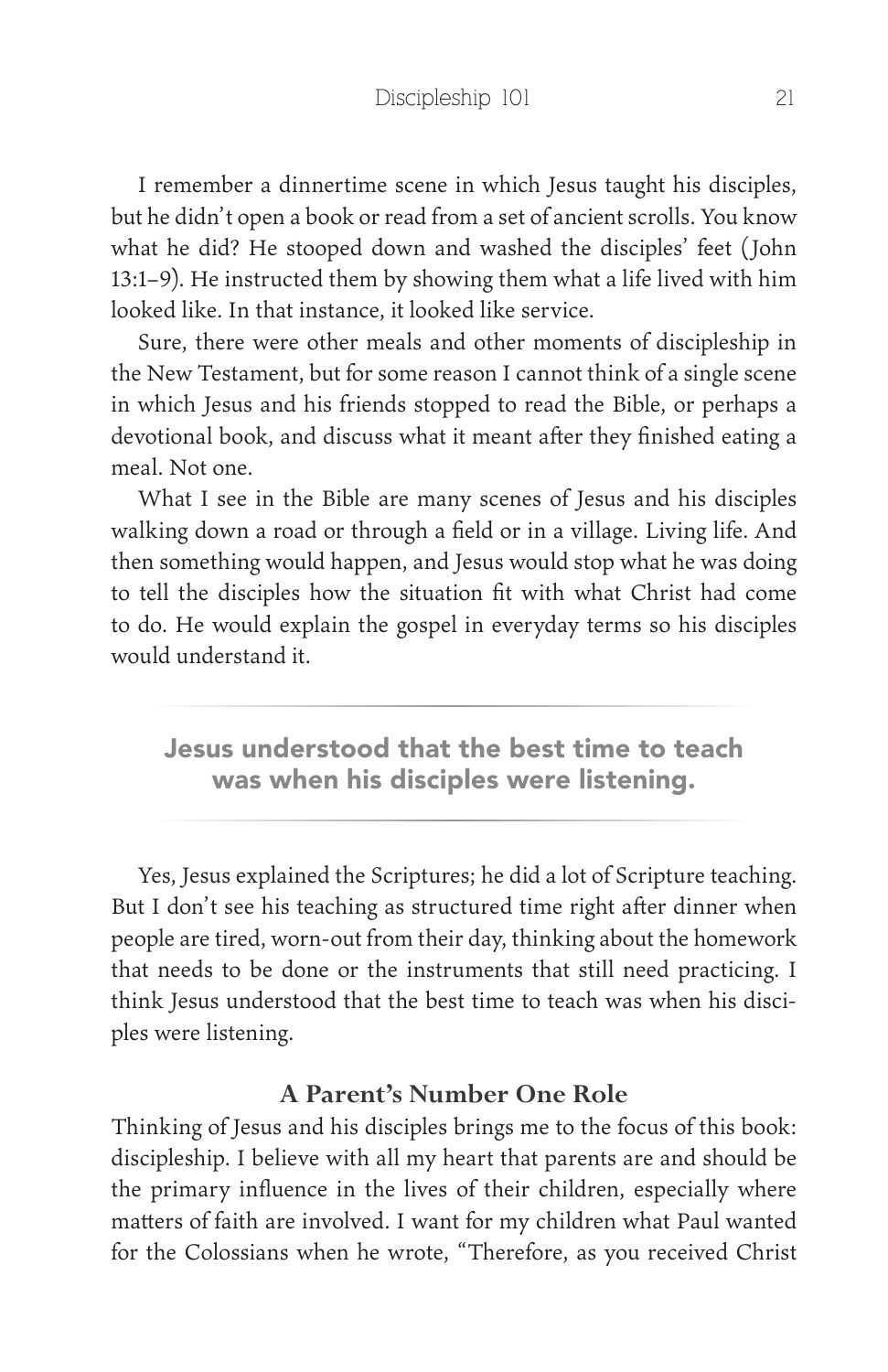Jesus the Lord, so walk in him, rooted and built up in him and established in the faith, just as you were taught, abounding in thanksgiving" (Col. 2:6–7). Paul feels burdened that the Colossian people, now that they have heard the truth about Jesus, grow in Christ, and throughout the book he offers several suggestions about what that life in Christ should look like in their lives. My job as a parent is to bring the truth of Christ to my children every day, and to intentionally guide them throughout their lives so that they will grow deep roots of faith. That's discipleship.

In this book, we will look closely at several areas of discipleship, particularly discipleship with intentionality. Because without intentionality we may very well feel as though we're treading water, never really getting anywhere, and, on most days, like a failure.

*Discipleship*, in its simplest terms, means teaching and learning the basic principles of faith. There are those who teach, who disciple (a verb), and there are those who learn, who are disciples (a noun). This discipleship scenario implies a relationship between those who teach and those who learn, and it also implies a subject matter that is deeply important to both.

When we take our babies home from the hospital, in fact the moment we become parents, we become disciplers, whether we realize it or not. Our primary responsibility is to teach our children to follow Jesus throughout their lives. *How* discipleship happens is different for everyone because no two families are alike. *Why* discipleship matters is the issue I want us to think deeply about in this book.

Please hear me: I do believe there is a place for discussion and Bible reading as a family. I do not want to discount that or discourage you from trying to have family devotions. Some of our sweetest family memories are of seasons when we memorized large passages of Scripture together.

On one memorable occasion, we unintentionally left our youngest out of the experience; I guess we thought she was too young to memorize Scripture, let alone Psalm 19. But one day, as we asked each of our two oldest daughters to recite a few verses of the psalm, three-year-old Julia got our attention and said, "Could I try it too?" To our amazement, Julia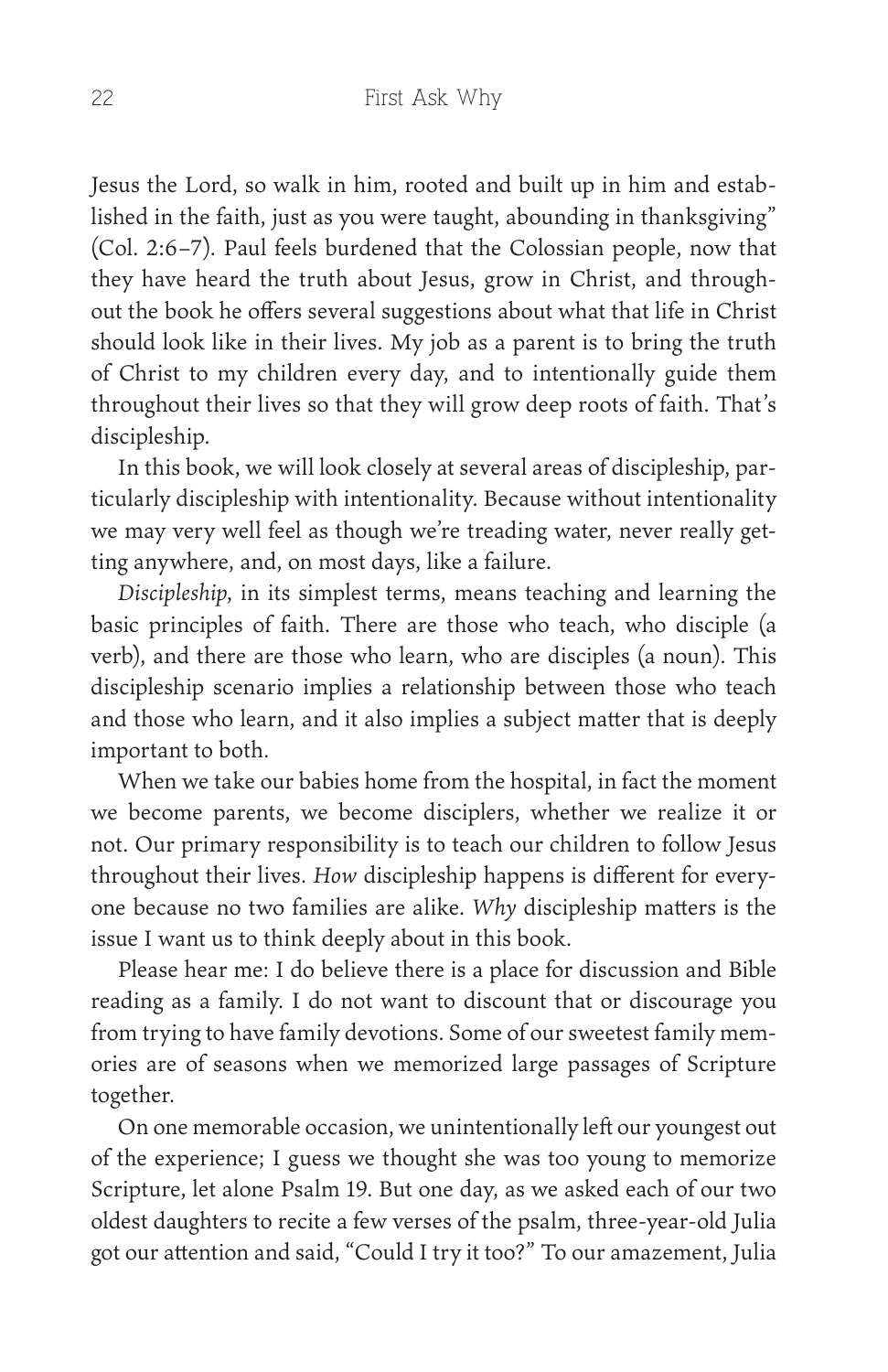stood and, with her sweet little-girl lisp, clearly recited, "The heavens declare the glory of God; the skies proclaim the work of his hands. Day after day they pour forth speech; night after night they reveal knowledge" (vv. 1–2 niv).

Four mouths hung open as our youngest taught *us* something about God's Word—it penetrates even the youngest of hearts. Our baby girl was listening to and absorbing God's Word because of those moments around our kitchen table. So, no, I would never try to discourage you from structured family devotional moments.

But in our discouragement over how things usually went in our family, Brian and I felt that we were failing our daughters or that somehow we were missing something. As we talked and talked and talked about how we could best teach our daughters what our faith in Jesus meant and how it looked in everyday life, we finally decided that discipleship in our family should be so much more than five minutes a day after dinner when everyone was distracted, tired, and crabby.

For me that often meant talking through my daughters' days over cookies and milk at the kitchen island after school. For my husband it often meant teaching our very young girls the great hymns of our faith at bath time or, when they were old enough, enjoying God's creation together on hikes in nearby forest preserves. For all of us it meant talking about important topics of faith while we walked to town for ice cream or, yes, sat around the dinner table.

Enter intentionality.

As our thinking about discipleship began to change, Brian and I realized that we needed to be intentional about how we went about instructing our kids about faith in Christ. We took a step back from the how-do-we-disciple-our-daughters question and started to ask, *Why* should we even try? Because, honestly, there were days we wanted to give up.

### **Reactive Versus Proactive Parenting**

We parents all experience moments that require us to react—our child slams her finger in the car door, gets sick at school, or breaks a bone on the playground. These are unforeseen circumstances that need our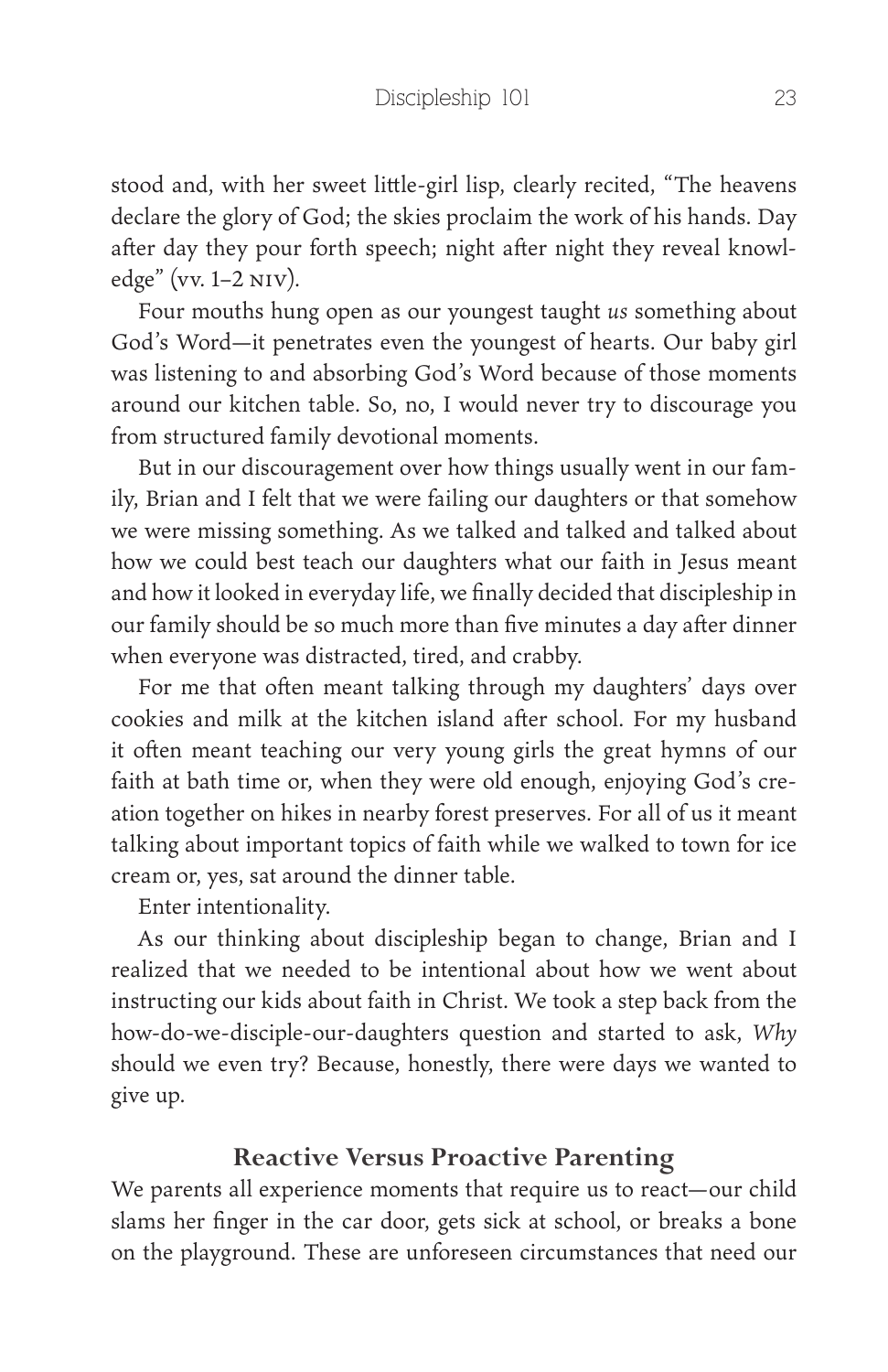immediate attention. But the spiritual development of our kids is not something we should be reactive about. It's not as if we wake up one day in a cold sweat because we suddenly realize that Johnny doesn't know how to pray or Suzie doesn't want to go to church. The spiritual growth of our kids should be something we invest in proactively throughout their lives. Colossians 2:8 is a good reminder: "See to it that no one takes you captive by philosophy and empty deceit, according to human tradition, according to the elemental spirits of the world, and not according to Christ." This verse spurs me on to proactively encourage the spiritual growth of my kids, for good reason. The enemy is eagerly searching for a chink in their armor, hoping to take our children captive for something other than living for Christ.

*Intentionality* simply means being purposeful or deliberate—something done by design. Words meaning the opposite of *intentional* are *accidental*, *haphazard*, or *random*. When these opposite concepts are considered in the context of our families, I know which I want. When I think of my children learning the most important aspects of my faith, I certainly don't want it to be an accidental process that's left to chance. Proactive parents are those who are intentional about instilling the gospel into the hearts and lives of their children.

### **God's Purpose for Our Families**

What if we intentionally set aside the world's distractions and took time to think about our kids—their personalities, their needs, their unique place in our family? What if we became convinced that our family is important enough to think about strategically? Because it is, you know. God didn't give us families just so we can all live together under one roof and have a good time. We know there's got to be something more because, let's be honest, some days really aren't that much fun. Some days the basement floods, and people panic trying to save old pictures and books. Some days the washing machine breaks, or our teenager scrapes the house with the car, or our fifth grader just can't get the hang of math. Some days moms and dads disagree. Some days are hard.

Some days a bigger picture, a longer view, is just what we need. God had a plan for families right from the beginning, and his plan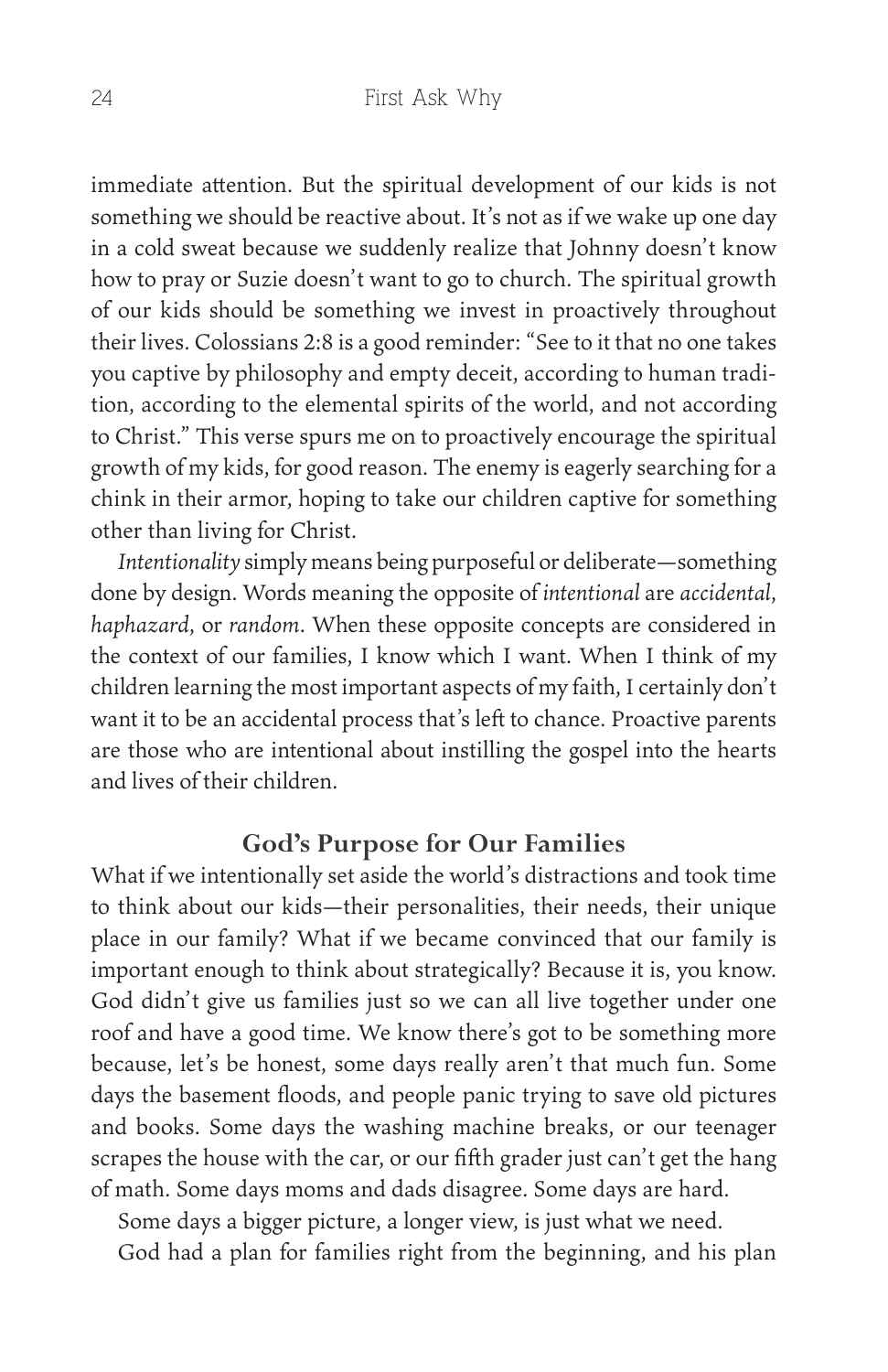was that the world would see his redemptive process lived out in our messy families every day, in all its glory. Restoration, reconciliation, redemption—it's all there within the four walls of our home. When we mess up, when our relationships are broken within the family, we ask for forgiveness and are restored to one another. When we disagree but try hard to see each other's perspectives, we become reconciled to one another. When we show grace to one another, our relationships are redeemed for the sake of Christ. And the world sees.

Our families are a flesh-and-blood picture of the gospel. When our neighbors see us living out our messy day-to-day lives, they get a small glimpse into what Jesus has done for us. God doesn't expect our families to be perfect, but he does want us to know that we are here for something more than mere shared existence. He wants us to shine the light of Jesus into the dark corners of the world, and sometimes he uses our families to hold the lantern. Our effectiveness depends on our intentionality.

**How the Bible Helps Me Understand Discipleship** It might seem a little strange, but the book of Deuteronomy is one of my favorite books of the Bible. (Stay with me here!) See, Deuteronomy follows Leviticus and Numbers, two books that lay out the hundreds, if not thousands, of rules for the Israelites' worship—rules that are impossible for humans to follow, rules that, in light of the New Testament, point us to the need for a Savior.

But here in Deuteronomy—and this is why I like it so much—we find out *why* it's important to follow God's rules: "Hear, O Israel: The LORD our God, the LORD is one. You shall love the LORD your God with all your heart and with all your soul and with all your might" (Deut. 6:4–5).

Why were the people of Israel commanded to follow the rules that Moses had shared with them? Because the Lord, the God of Israel, who had led his people out of slavery in Egypt, is a holy God, deserving of their (and our) complete devotion. As a parent, I wonder how on earth I am supposed to teach this to my children. It feels like a pretty big task, an important lesson, and something that might take some time.

Thankfully, Moses continues: "And these words that I command you today shall be on your heart. You shall teach them diligently to your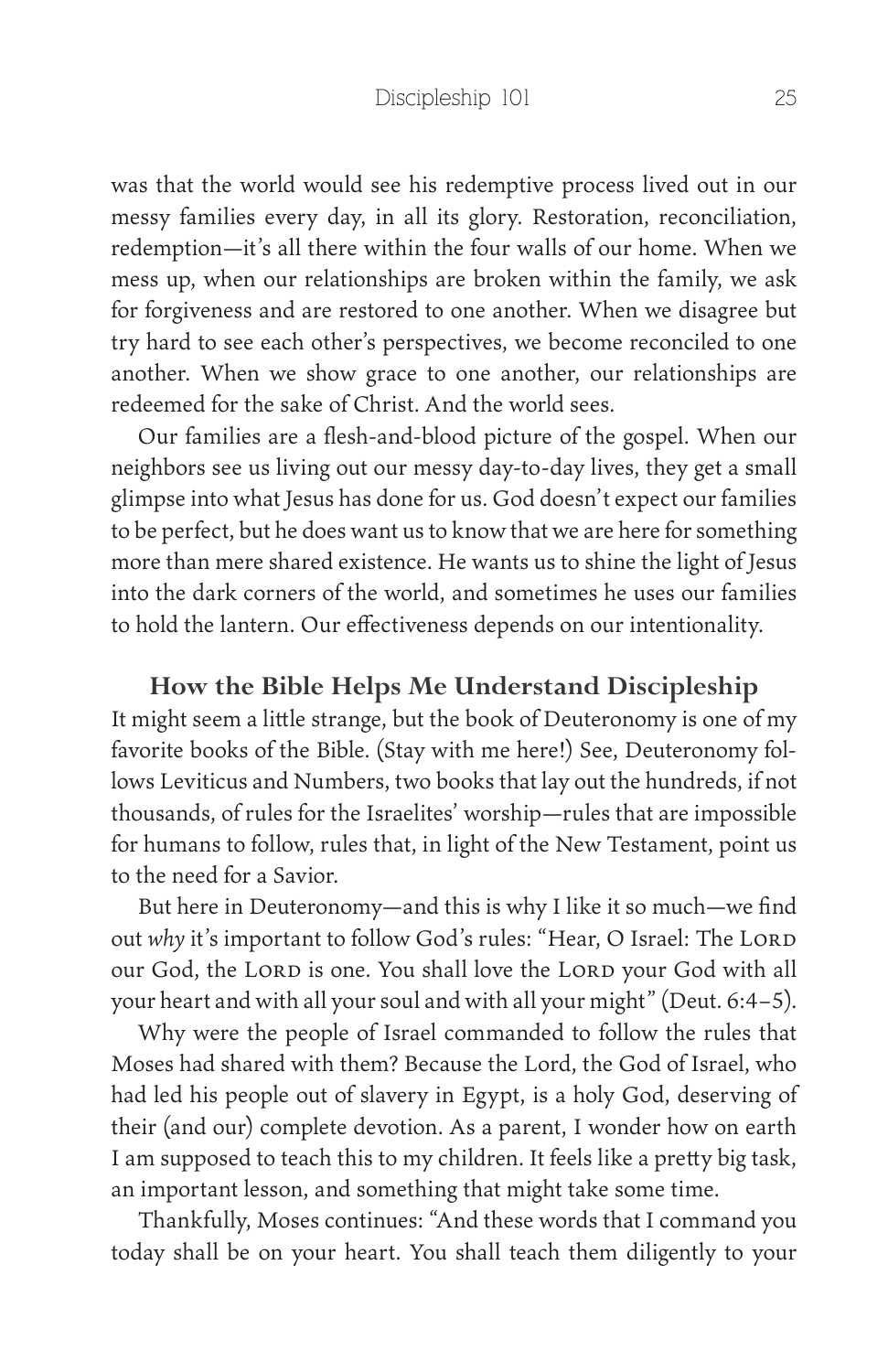children, and shall talk of them when you sit in your house, and when you walk by the way, and when you lie down, and when you rise" (Deut.  $6:6-7$ ).

Suddenly, everything clicks into place for me. Discipleship of my children is not simply a five-minute devotional after dinner (thank goodness); discipleship happens all day long—when we are at home, when we care for our pets, when we get ready for bed, when we eat breakfast. Discipleship is meant to dig its roots deep into the hearts of my children and change them.

Discipleship happens all day long.

Discipleship is intentional.

As the book of Deuteronomy unfolds, Moses reminds the people of Israel of the rules he laid out for them in Leviticus and Numbers, the rules for living a holy life. Once he has finished instructing (or you could say "discipling") the people, Moses again answers the why question, in chapter 30, where we find some of my favorite verses in all Scripture. These are verses that remind me over and over again why I do what I do as a parent. They are verses that help orient my thinking and guide my choices as I teach my children how to live a life of faith: "Today I have given you the choice between life and death, between blessings and curses. Now I call on heaven and earth to witness the choice you make. Oh, that you would choose life, so that you and your descendants might live! You can make this choice by loving the LORD your God, obeying him, and committing yourself firmly to him" (Deut. 30:19-20 NLT).

Here we find a loving God who desires good things for his children. Here we see that, as his children, we have a choice to make—we can choose either life or death, blessings or curses. As a parent, I want so much for my children to choose life, an abundant life, a life of following Jesus wherever he calls them to go. I want their lives to be fully committed to him. And so, as a parent, it is my responsibility to help guide them toward this life intentionally.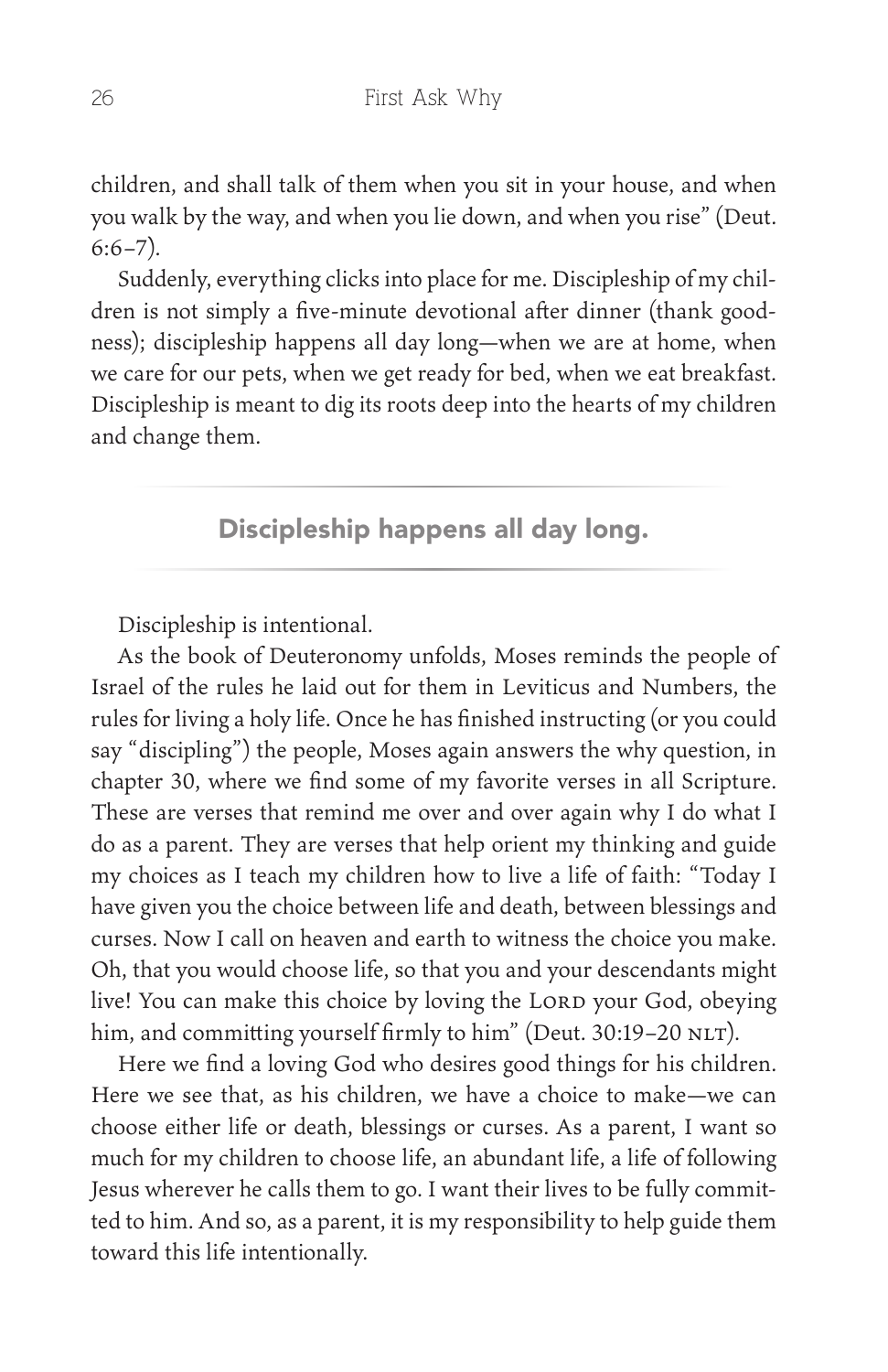This guidance takes on so many forms and will look different in every family. But the best way to begin to figure out how it will look for your family is to first ask why.

### **Why Intentionality Is Important**

There are many reasons to purposefully and proactively nurture the spiritual development of our children, but let me highlight two that have guided my thinking as I've raised my daughters.

First, our culture needs Christian kids who grow into Christian adults who can shine the light of Jesus in a dying world. Just read the headlines—our world is in bad shape. Yet God isn't surprised by what's going on; as God's people, we are called to bring hope. As a parent, I feel the weight of responsibility to raise up a new generation that can speak hope into the lives of peers, coworkers, and neighbors. I cannot quit in this endeavor, so I intentionally pour my efforts into nurturing my daughters' faith for the sake of the gospel.

Second, intentionality is critical because our kids won't just "get it" through osmosis—they have to see us model our faith every day. As I said earlier, I can't just leave discipleship to chance; I've got to show my kids that my faith is real, that God is at work, and that the gospel is true. I do this by choosing, each day, to model a genuine, authentic faith in God. As Paul Tripp says, "I don't mean that parents should 'preach' to their children in the Sunday-morning-sermon style. I mean you should look every day for every opportunity to point your needy kids to the presence, promises, power, and grace of Jesus."1 Discipling our kids means modeling what true faith looks like.

o O o

I had lunch one day with a mom from my Bible study small group. She has four very young children; her hands are full, and she's tired. As we talked about raising these little gifts, she told me that she didn't read many parenting books and confessed that she's never finished one because she didn't like the idea of someone giving her pat answers for her children. I understand her frustration. My friend said, "I don't need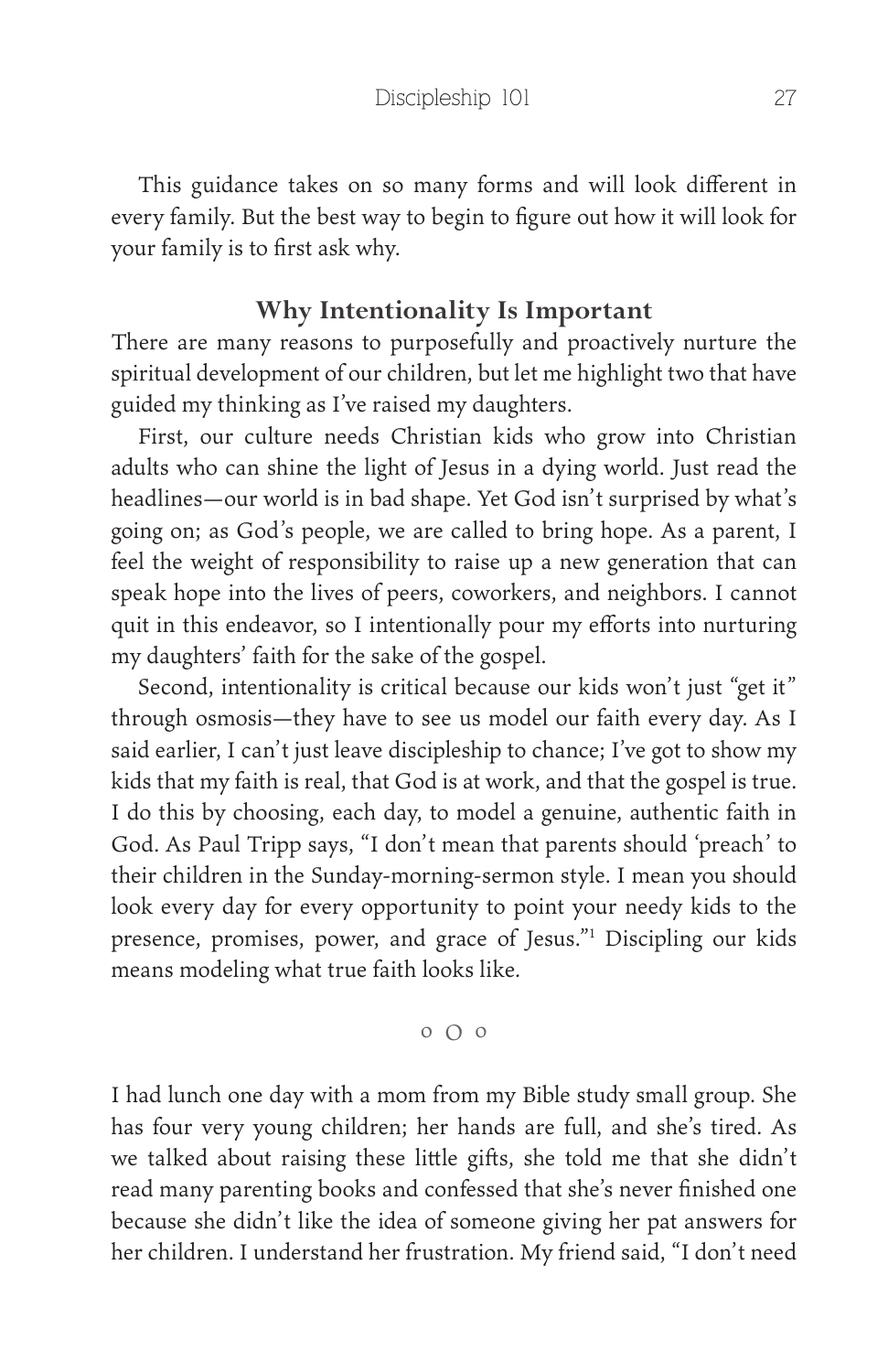anyone to tell me how to be a good parent. Our family is unique. I want someone to challenge me to think ahead and work within the uniqueness of our family."

Exactly! Within the pages of this book, I want to encourage you to look ahead, even if you can't imagine your child wearing anything but footie pajamas right now. Some of the most effective parents I know are those who picture the results they'd like to see in their kids—the fruit, if you will—and then think about how to accomplish those results in a way that works for them. These wise parents know that it may take years to see fruit, but the effort will be worth it. *How* parents go about nurturing that fruit may look different in every family. God has given each of us different personalities, gifts, and challenges, so why would we assume that parenting by a formula would work the same for everyone?

Why would we assume that parenting by a formula would work the same for everyone?

Here's a small snippet of what intentional discipleship looks like in our family. Over the years, Brian and I have thought a lot about the kinds of people we'd like to see our children become and what we need to do to help them become those people. For instance, we wanted our kids to understand and embrace God's love for all the people of the world, so we thought they would benefit from a global perspective. We also wanted them to know what missionaries do and how they live. So when our girls were very young, Brian and I decided that travel would be an important part of our family life. Our discipleship in this area meant intentionally traveling with our girls, and talking with them about why we travel. (You can read more about this in chapter 11.)

The most important moments of intentional discipleship often happened around our dinner table, where we'd try to not rush so that we could engage in deep discussions. We'd talk about our days—the good and the bad—and sometimes we'd reflect on what was happening in the news or even dream about the future. With a household of girls, it